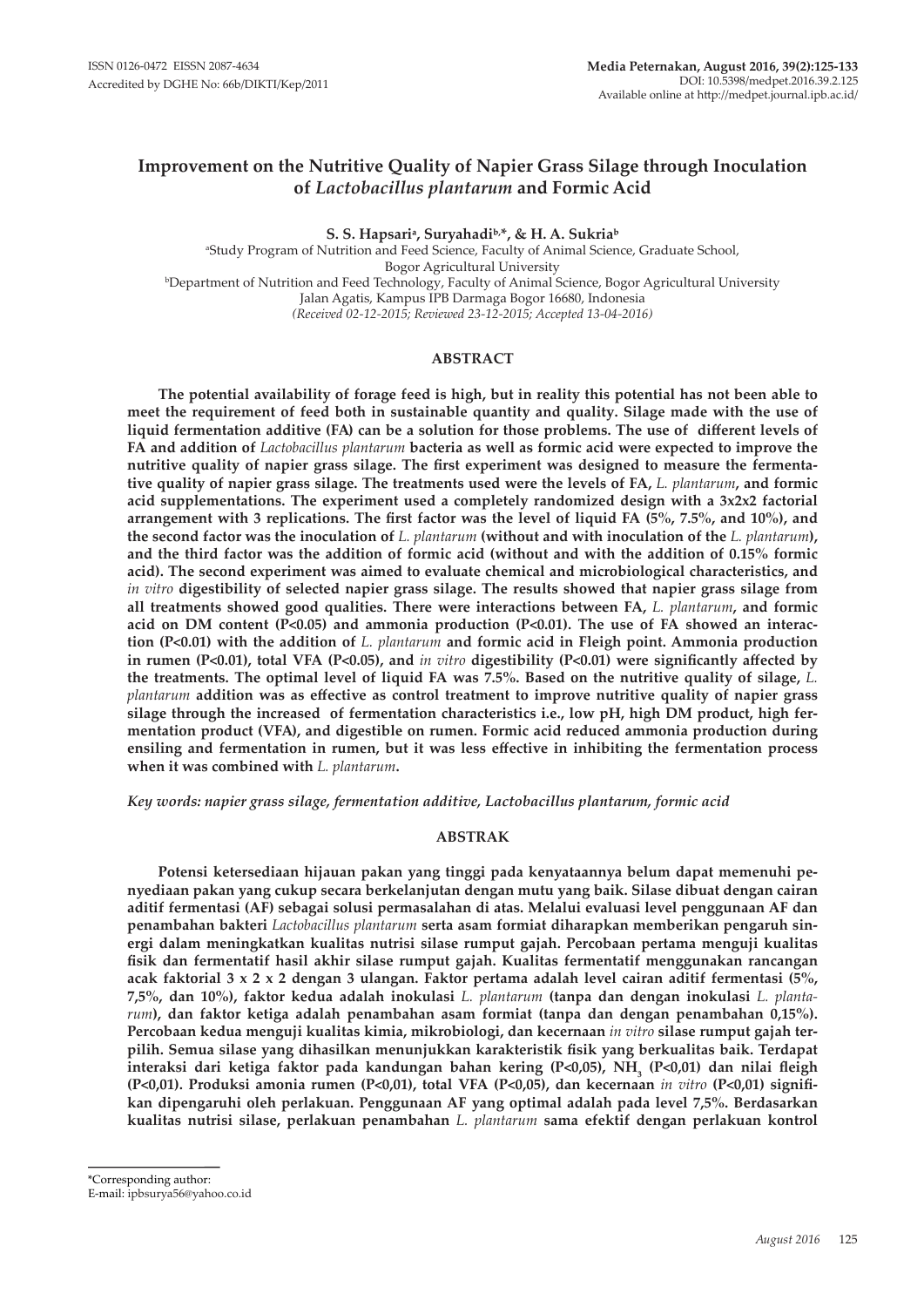**dalam meningkatkan kualitas nutrisi silase rumput gajah melalui peningkatan karakteristik fermentasi, seperti penurunan pH, peningkatan bahan kering produk akhir, peningkatan produk fermentasi (VFA), dan mudah dicerna di dalam rumen. Asam formiat mampu menurunkan produksi amonia selama ensilase dan fermentasi di dalam rumen, namun kurang efektif ketika dikombinasikan dengan**  *L. plantarum***.** 

*Kata kunci: silase rumput gajah, aditif fermentasi, Lactobacillus plantarum, asam formiat*

#### **INTRODUCTION**

The latent potential availability of feed in Indonesia was estimated very high, both derived from forage and agricultural waste. In fact, this potential has not been able to meet the national requirement of sustainable quality feed. Some of the constrain factors are: (1) poor quality of the feed nutrients, (2) seasonal production, with uneven distribution of rainfall throughout the year, and (3) the distance between the production site of the feed and the livestock production. To solve this problem, the development of an appropriate technology that includes preservation, conservation, distribution, and transportation technologies becomes of importance. The preservation method that has been widely used is silage. However, low quality and unpalatable silage, caused by poor fermentation, is often found in practice.

Some restricting factors in silage production in Indonesia are high humidity and the low nutrient content. It is difficult to ensure a good quality silage from tropical pasture crops because the materials have low water soluble carbohydrate (WSC) content, high buffering capacity, and low lactic acid bacteria (LAB) numbers (McDonald *et al*., 1991). Good quality silage is produced by converting WSC by LAB to organic acid efficiently resulting in a high nutrient content (McDonald *et al.*, 1991). Low-quality tropical forages normally have crude protein (CP) contents that are lower than 70 g/kg of dry matter (DM), which is considered to be a critical factor for supporting adequate microbial growth on fibrous carbohydrates of basal forage (Lazzarini *et al*., 2009). Therefore, it is necessary to add an additive that is capable of supporting the ensilage process. Administration of liquid fermentation additive (FA) is expected to stimulate the growth of LAB that finally accelerates the decline of pH and the ensilage fermentation process. FA liquid contains a mixture of molasses, organic acids, and salts such as calcium propionate and lactic acid. This content allows the Napier grass silage to be preserved for a long period. However, the use of improper level of FA liquid causes more extensive fermentation process. This resulted in a decreased nutritional quality of the silage and would impact on the palatability of the silage, especially for small ruminants (Centras, 2013).

The critical point in fermentation process is the rate of acid production. The faster the acid production process the lower the nutrient losses of the forage because this acid production phase caused DM losses of forage. Consequently, supplementation of additives is required to improve the fermentation process efficiently and nutritive quality of Napier grass silage. A variety of additives, both biological and chemical additives, have been developed primarily to be used to improve the fermentation quality. Inoculants containing selected strains of LAB have been developed and used to stimulate fermentation (McDonald *et al.,* 1991). The addition of LAB inoculant resulted in a better fermentation quality of tropical and temperate forage silage compared to commercial inoculant (Bureenok *et al*., 2006; Santoso *et al*., 2011). Homofermentative LAB strains such as *Lactobacillus plantarum*, *Enterococcus faecium,* and *Pediococcus* spp. produced the largest reduction in pH and higher lactate:acetate ratios. The function of those inoculants is to ensure a rapid and efficient fermentation of WSCs into lactic acid by homolactic fermentation and improve silage preservation with minimal losses. LAB improves the nutritive quality by stimulating lactic acid production, decreasing the pH rapidly, and extending the preservation time. *L. plantarum* is known as homolactic LAB that is able to result in rapid decrease of the pH of the silage, rapid increase in LAB, and inhibition of spoilage microorganisms (Adesoji *et al.,* 2010). *L. plantarum* improves the silage fermentation by inducing more extensive homolactic fermentation producing silage with the highest level of lactic acid (Filya & Sucu, 2007).

Chemical additives are also an alternative to improve fermentation quality of the silage by acting as a fermentation inhibitor (Mc Donald *et al.,* 1991). The intensive fermentation process results in a high sugar residue and organic matter in the silage. Additional additives are primarily targeted to limit the fermentation process, reduce the nutrient losses, and therefore retain the nutritive value of the ensiled herbage as much as possible. Direct addition of organic acids such as formic acid has been widely used in the silage production. The appropriate dose of acid supplementation will rapidly lower the pH of silage and limit the loss of protein and carbohydrates during fermentation (Luckstadt, 2009). Formic acid additive was effective in improving silage fermentation and reducing *silo* losses with difficultto-ensile/DIFF (DM 163 g/kg) herbages (Lorenzo & O'Kiley, 2008) that was better than LAB. Formic acid as a fermentation inhibitor can restrict the fermentation on the ensilage process by its ability to decrease the pH and antibacterial effect that results in a limited fermentation and reduction in organic acid (Kennedy, 1990). The restriction of silage fermentation by formic acid is positively related to the synthesis of microbial protein in the rumen and induces a rumen VFA pattern with a relatively high proportion of lipogens VFAs as a milk fat precursor (Jaakkola *et al*., 2006).

The objective of this study was to evaluate the optimum level of liquid fermentation additive and the effects of inoculant *L. plantarum* and formic acid on the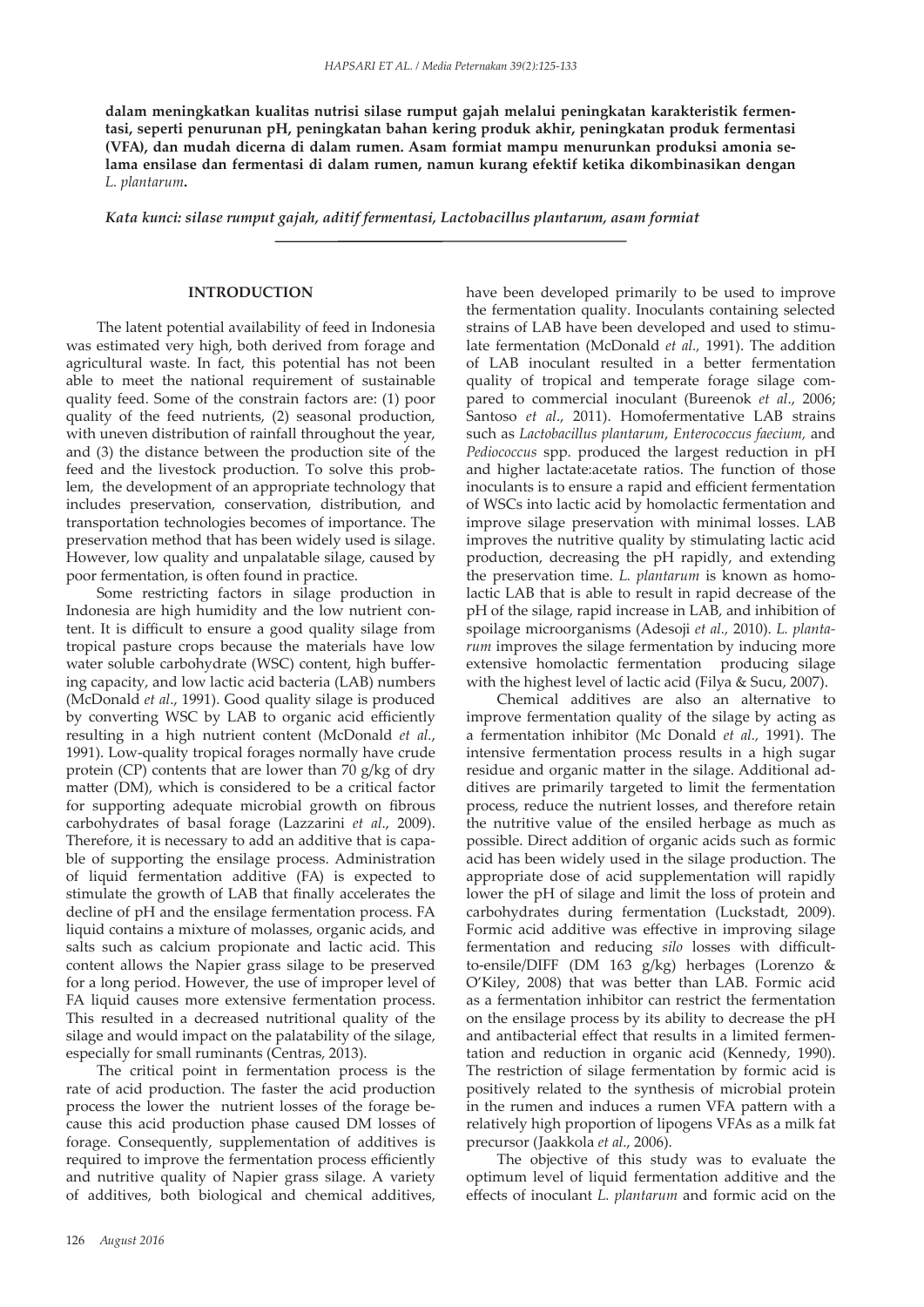fermentation characteristics, nutritive value, and *in vitro* digestibility of Napier grass silage.

### **MATERIALS AND METHODS**

#### **Inoculum Preparation (Cappucino & Sherman, 2001)**

The isolate *L. plantarum* 1A-2 was obtained from the Biotechnology Laboratory of Indonesian Institute of Sciences (LIPI), Cibinong, Bogor. The isolate was inoculated into 10 mL sterilized deMan Rogosa and Sharpe (MRS) agar medium in petri dish (Cappuccino & Sherman, 2001). The isolate was anaerobically incubated for 18 h at temperature of 28-30°C. After the culture grew and showed no contamination, the culture was stored in the refrigerator and used as stock inoculum. Inoculum was made by inoculating 3 oses of stock *L. plantarum* into 10 mL of MRS broth media as a preculture and the  $1\%$  (v/v) preculture was transferred into another liquid MRS broth medium. LAB colony was counted using total plate count (TPC) method using MRS broth medium. LAB suspension contained 1.9 x 10<sup>9</sup> CFU/mL.

### **Silage Processing**

The napier grass (*P. purpureum*) used in the experiment was harvested at 30 days of age. Furthermore, it wilted for two nights in a shaded place to lower the dry matter content. The silage production was prepared using industrial system of silage fermentation with some modifications (Adesoji *et al*., 2010). The grass was chopped to 3-5 cm long. Samples of the wilted grass were taken for dry matter analysis. The chopped grass was then divided into equal portions of 15 kg. The liquid of fermentation additive (FA) was prepared by mixing molasses (40%), organic acids, and salts such as calcium propionate and lactic acid. As a treatment, FA and the additives (0.1 mL/kg of *L. plantarum* and 0.15% formic acid) were added by spraying them on the top of grass until blended. After beeing mixed, the mixture was packed in two layer of Liner Low Density Polyethylene (LLDPE) plastic bag with 0.7 thickness and size of  $50 \times 85$  cm<sup>2</sup>. The grass was compressed and properly sealed to ensure the anaerobic condition. The silage was opened after 21 days of ensilage process and the samples were taken for microbiological and chemical analyses.

# **Experiment 1: Fermentative Quality of Napier Grass Silage**

The first experiment was designed to evaluate the combination effects of additive fermentation liquid, inoculant *L. plantarum*, and formic acid on fermentative quality of napier grass silage. Fermentative qualities observed were physical quality and fermentative characteristics. After being stored for 3 wk, the silage was observed for its colour, smell, texture, and the presence of fungi. Physical characteristics as a result of fermentation products were generally able to describe the quality of the silage (Ferreira & Merten, 2005). Organoleptic observations were made by observing the top, middle, and bottom part of each bag. Observations were assisted with visual media (photos) and scored to facilitate the analysis. Colour assessment was assisted by using visual observation with colour charts, while the smell of the silage was relatively assessed as pleasant or fruity alcoholic aroma. About 10 g sample of the silage was mixed with 100 mL sterile distilled water and shaked using shaker model VRN-360 at 600 rpm for 10 min. The filtrate (napier grass silage juice) was used for determination of the pH with pH meter (HACH Spain) and N-NH3 was analyzed according to Conway method (General Laboratory Procedure, 1966). The dry matter content of silage was determined by oven dried at 60°C. The dried silage was then milled to pass through 0.5-1.5 mm aperture sieve for proximate, fiber fraction, and *in vitro* digestibility analyses. Fleigh point of the silage was used as a parameter of fermentation quality (Kilic, 1986).

# **Experiment 2: Chemical and Microbiological Qualities, and** *in Vitro* **Digestibility of Napier Grass Silage**

Selected treatment from the first experiment was further analyzed for parameters of chemical and microbiological qualities and *in vitro* digestibility. Oven dried sample from Experiment 1 was also used for analyses of chemical quality. Parameters of chemical qualities analyzed were ash, crude fiber, and ether extract content using standard procedures of proximate according to AOAC (2005). Crude protein content of the Napier grass silage was also determined by the Kjeldahl method. Neutral detergent fiber (NDF), acid detergent fiber (ADF), and acid detergent lignin (ADL) were determined according to Van Soest method (Van Soest *et al.* 1991).

Microbiological quality was determined by LAB population in the napier grass silage. Fresh silage was diluted 10x in sterile distilled water and plated on the MRS agar media to count the LAB population (duplicate). The plate was incubated at 37°C for 3 d according to TPC method (Cappuccino & Sherman, 2001). Lactic acid content of the silage was determined using spectrophotometer (Baker & Summerson, 1941).

The dry sample was also analyzed for *in vitro* digestibility by using Tilley & Terry (1963) methods. Ruminal fermentability including total VFA (steam distillation), VFA, and molar portion was measured by using gas chromatography Shimadzu GC-8A, coloum no 80/100 Chromosorb W (General Laboratory Procedure, 1966), and N-NH<sub>3</sub> (micro diffusion Conway). Rumen fluids were obtained from fistulated Ongole Grade (PO) cattle in Indonesian Institute of Science, Cibinong, Bogor. The cattle was fed fresh napier grass as a diet.

### **Experimental Design and Statistical Analysis**

**Experiment 1: Fermentative quality of napier grass silage.** Fermentative qualities observed were physical quality and fermentative characteristics. The physical quality (colour, smell, texture and the presence of the fungi) was determined by organoleptic observations. Fermentative characteristic study used a completely ran-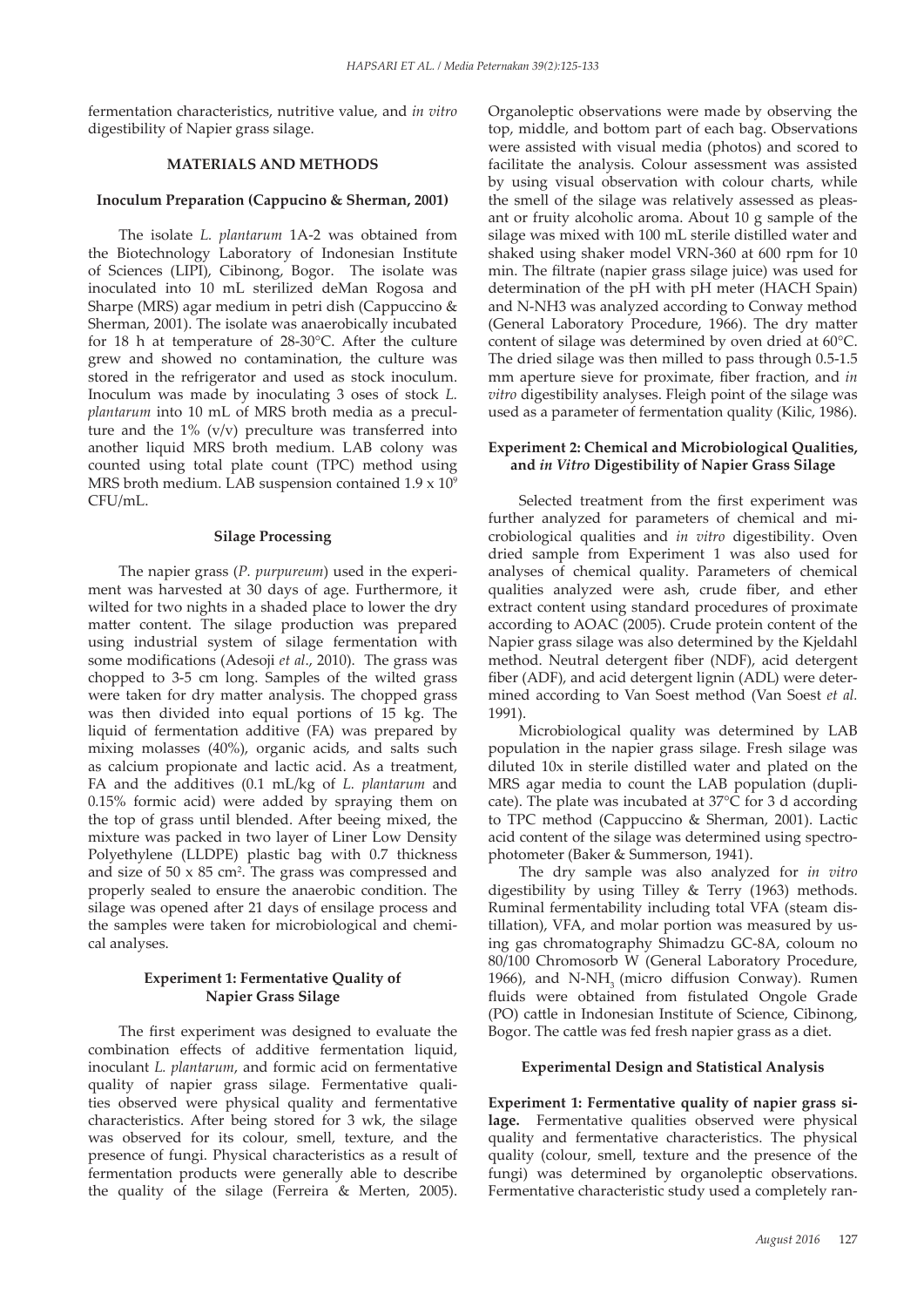domized design with a  $3 \times 2 \times 2$  factorial arrangement with 3 replication bags. The first factor was the dose of fermentation additive liquid with 3 levels i.e., 5%, 7.5%, and 10% of fresh forage. The second factor was inoculation of *L. plantarum* with 2 levels i.e., 0 and 10<sup>8</sup> cfu/kg fresh forage. The third factor was application of formic acid with 2 levels i.e., 0 and 0.15% of fresh forage. Variation among treatments and their interactions were analyzed using ANOVA followed by Duncan's test (Steel & Torrie, 1993).

**Experiment 2: Chemical and microbiological qualities, and** *in vitro* **digestibility of napier grass silage.** Chemical and microbiological qualities were analyzed by using completely randomized design of 4 treatments with 3 replications. The treatment was consisted of P0= napier grass silage as a control; P1= P0 + formic acid (0.15%); P2= P0 + *L. plantarum* (1.9 x 108 CFU/kg), and P3= P0 + formic acid (0.15%) + *L. plantarum* (1.9 x 108 CFU/kg). Variations among treatments were analyzed by using ANOVA followed by Duncan's test (Steel & Torrie, 1993). The *in vitro* test used randomized blocked design, consisted of 4 treatments and 3 rumen fluids as block, and 3 replications bags as subreplication. Variations among treatments were analyzed using ANOVA followed by Duncan's test (Steel & Torrie, 1993).

## **RESULTS**

# **Experiment 1: Fermentative Quality of Napier Grass Silage**

The napier grass silage produced in all treatments showed light green to brown colour. The smell was pleasantly acidic and in some treatments, especially in 10% AF level, it was fruity alcoholic. The physical ap-

Table 1. Fermentative characteristics of Napier grass silage

pearance and texture of the fermented forage was dry, but the leaves contained more moisture. The mold is absence in all napier grass silage treatments.

Some chemical fermentation characteristics measured were pH,  $N-NH_y$  and Fleigh point of napier grass silage (Table 1). There were interactions between those three factors (P<0.01). Addition of *L. plantarum* bacteria produced the lowest pH value of all treatments, including formic acid (P<0.01), especially at the level of FA 7.5% and 10%. There was an interaction between *L. plantarum* bacteria and formic acid (P<0.01) on the pH value.

The inefficient fermentation process resulted in a higher nutrient breakdown in the forage, which was seen in the low content of DM in the silage (Table 1). There were interactions between FA, *L. plantarum*, and formic acid on DM content (P<0.05). Both types of additives used showed the same effectivity in decreasing ammonia production in napier grass silage when combined with FA (P<0.01). The use of FA showed an interaction with the addition of *L. plantarum* and formic acid (P<0.01) in Fleigh point. The higher the level of FA used the higher the fleigh point of napier grass silage.

# **Experiment 2: Chemical and Microbiological Qualities, and** *in Vitro* **Digestibility of Napier Grass Silage**

Nutrients analysis of napier grass silage was shown in Table 2. In general, there was no difference between treatments and control in terms of nutrient contents of napier grass silage.

Microbiological characteristics were measured by the population of LAB and lactic acid produced (Figure 1). LAB population during the 21 days of ensiling was similar in all treatments. The highest LAB population was found in control treatment. Although the addition of *L. plantarum* did not show any significant differences

| Variables            | Inoculation<br>L. plantarum | Formic<br>acid | Level of fermentation additive liquid |                                |                                 | Significant interaction |                |                |                                 |
|----------------------|-----------------------------|----------------|---------------------------------------|--------------------------------|---------------------------------|-------------------------|----------------|----------------|---------------------------------|
|                      |                             |                | 5%                                    | 7.50%                          | 10%                             | FA x<br>LP              | FA x<br>Formic | LP x<br>formic | $FA \times LP \times$<br>formic |
| pH                   |                             | $\Omega$       | $3.58 \pm 0.22$ <sup>abc</sup>        | $3.68 \pm 0.23$ <sup>ab</sup>  | $3.26 \pm 0.04$ bcd             | ns                      | ×              | ns             | $**$                            |
|                      |                             | 0.15%          | $4.00 \pm 0.25$ <sup>a</sup>          | $3.32 \pm 0.09$ bcd            | $3.73 \pm 0.35$ <sup>ab</sup>   |                         |                |                |                                 |
|                      | $^{+}$                      | $\theta$       | $3.40 \pm 0.12$ bcd                   | $3.08 \pm 0.10$ de             | $3.02 \pm 0.11$ <sup>e</sup>    |                         |                |                |                                 |
|                      |                             | 0.15%          | $3.71 \pm 0.44$ <sup>ab</sup>         | $3.35 \pm 0.05$ bcd            | $3.20 \pm 0.07$ bcd             |                         |                |                |                                 |
| Dry matter<br>$(\%)$ |                             | $\Omega$       | $24.80 \pm 1.03$ <sup>abc</sup>       | $22.75 \pm 0.36$ c             | $22.88 \pm 1.43$ c              | ns                      | ns             | ns             | $*$                             |
|                      |                             | 0.15%          | $23.08 \pm 1.67$ <sup>c</sup>         | $25.10 \pm 0.29$ abc           | $23.78 \pm 0.36$ bc             |                         |                |                |                                 |
|                      | $^{+}$                      | $\theta$       | $24.80 \pm 0.15$ abc                  | 26.66±2.71ª                    | $26.93 \pm 1.00$ <sup>a</sup>   |                         |                |                |                                 |
|                      |                             | 0.15%          | $26.24 \pm 0.94$ <sup>ab</sup>        | $25.58 \pm 1.33$ <sup>ab</sup> | $25.83 \pm 1.74$ <sup>ab</sup>  |                         |                |                |                                 |
| NH <sub>2</sub>      |                             | $\Omega$       | $0.79 \pm 0.14$ <sup>ab</sup>         | $1.02 \pm 0.17$ <sup>a</sup>   | $0.49 \pm 0.12^{bcd}$           | ×                       | ns             | $**$           | **                              |
| $(g 100g^{-1})$      |                             | 0.15%          | $0.59 \pm 0.07$ bcd                   | $0.35 \pm 0.15$ <sup>d</sup>   | $0.46 \pm 0.06$ <sup>cd</sup>   |                         |                |                |                                 |
|                      | $\ddot{}$                   | $\Omega$       | $0.66 \pm 0.02$ bc                    | $0.46 \pm 0.08$ cd             | $0.71 \pm 0.14$ bc              |                         |                |                |                                 |
|                      |                             | 0.15%          | $0.55 \pm 0.13$ bcd                   | $0.71 \pm 0.10$ bc             | $0.51 \pm 0.12^{bcd}$           |                         |                |                |                                 |
| Fleigh<br>pPoint     |                             | $\Omega$       | $111.26 \pm 6.58$ <sup>abc</sup>      | $103.43\pm9.64^{ab}$           | $120.23 \pm 1.73$ bcd           | ns                      | $**$           | ns             | **                              |
|                      |                             | 0.15%          | $91.01 \pm 6.83$ <sup>a</sup>         | 122.53±2.90bcd                 | 103.49±14.74 <sup>ab</sup>      |                         |                |                |                                 |
|                      | $^{+}$                      | $\theta$       | $118.47 \pm 5.05$ bcd                 | 134.99±3.90 <sup>d</sup>       | 138.19± 3.90 <sup>a</sup>       |                         |                |                |                                 |
|                      |                             | 0.15%          | 108.95±16.99abc                       | $122.29 \pm 4.46$ bcd          | $128.80 \pm 6.18$ <sup>cd</sup> |                         |                |                |                                 |

Note: Means in the same variables with different superscripts differ significantly (\* P<0.05, \*\* P<0.01). FA= fermentation additive liquid, LP= inoculant *L. plantarum*.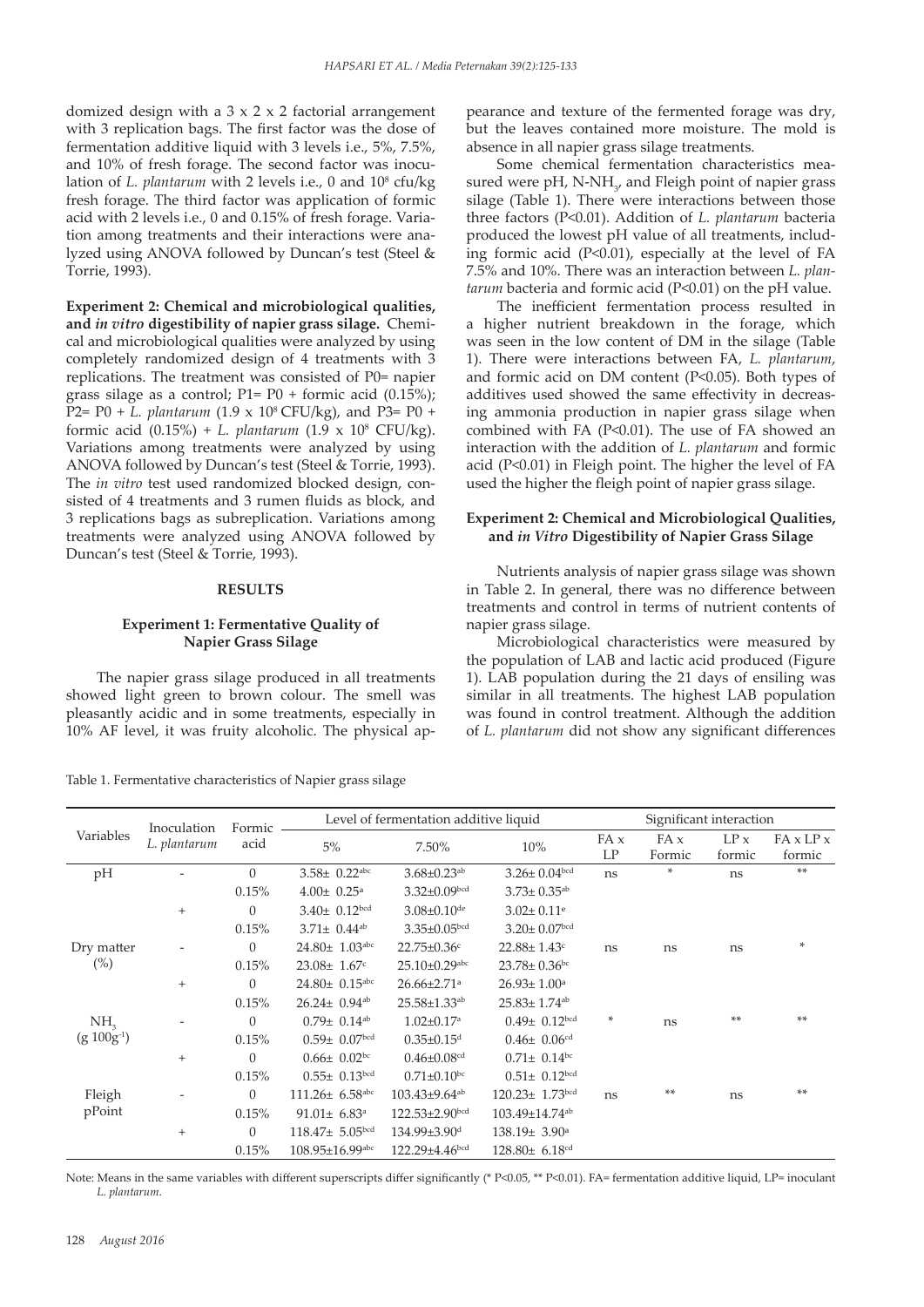in LAB population, it did increase the lactic acid content in the silage.

Formic acid did not affect the population of LAB in napier grass silage. The ability of a feed product to support the process of fermentation in the rumen was shown through its fermentation products (Table 3). Although the addition of either formic acid or *L. plantarum* bacteria were able to reduce proteolysis in the silage, both showed different effects on rumen fluid. The average range of  $NH<sub>3</sub>$  concentration was 4-6.3 mM. The range of ammonia concentration had reached the ideal range according to Boucher *et al.* (2007) to support the growth of rumen bacteria i.e., 5-13 mg/dL or 2.94-7.65 mM. Napier grass silage supplemented with formic acid showed the lowest ammonia concentration in rumen compared to that supplemented with *L. plantarum*. On the other hand, the addition of *L. plantarum* bacteria increased ammonia concentration in the rumen compared to control and the silage supplemented with formic acid.

Total VFA was significantly affected by the treatment (P<0.05). The range of total mean of VFA was 115-134 mM. Control silage contained the higest total VFA in the rumen, followed by that supplemented with *L. plantarum* and formic acid either single or in combination. The addition of formic acid or *L. plantarum* could not increase the concentration of VFA in the rumen as compared to control. Isovaleric acid concentration was affected significantly by the treatments. The highest concentration was found in control silage and the one supplemented with *L. plantarum* inoculant.

*In vitro* dry matter and organic matter digestibility coefficients were in line and showed significant differences among treatments (P<0.01). The highest digestibility was found in the control silage and the one supplemented with *L. plantarum* bacteria. The addition of formic acid and its combinations with *L. plantarum* resulted in lower digestibility of napier grass silage.

Table 2. Nutrient composition of napier grass silage after ensiling 21 d (100% DM)

|                                        | Napier grass silage |       |                |                |  |  |  |
|----------------------------------------|---------------------|-------|----------------|----------------|--|--|--|
| Nutrient composition                   | P <sub>0</sub>      | P1    | P <sub>2</sub> | P <sub>3</sub> |  |  |  |
| Ash                                    | 12.08               | 10.71 | 11.52          | 10.96          |  |  |  |
| Crude protein (CP)                     | 9.36                | 9.14  | 10.14          | 9.70           |  |  |  |
| Crude fiber (CF)                       | 32.60               | 35.25 | 30.80          | 36.00          |  |  |  |
| Ether extract (EE)                     | 2.31                | 2.42  | 3.41           | 4.40           |  |  |  |
| Nitrogen free extract<br>(NFE)         | 43.66               | 42.48 | 44.13          | 38.94          |  |  |  |
| Total digestible nutrient<br>$(TDN)^*$ | 50.99               | 49.01 | 53.67          | 50.55          |  |  |  |
| Cellulose                              | 56.81               | 47.52 | 45.37          | 47.01          |  |  |  |
| Hemicellulose                          | 10.22               | 17.26 | 19.26          | 14.14          |  |  |  |
| Neutral detergent fiber                | 69.18               | 72.59 | 76.15          | 71.92          |  |  |  |
| Acid detergent fiber                   | 62.03               | 59.84 | 62.19          | 59.80          |  |  |  |
| Lignin                                 | 12.86               | 7.90  | 12.44          | 12.07          |  |  |  |

Note: P0= Napier grass silage control; P1= P0 + formic acid; P2= P0 + *L.*  572 *plantarum*; P3 = P0 + formic acid + *L. plantarum*; \*) TDN estimated by Sutardi formula (2001): TDN = 2.79 + 1.17 CP + 1.74 EE – 0.295  $CF + 0.810$  NFE.

# **DISCUSSION**

# **Experiment 1: Fermentative Quality of Napier Grass Silage**

Molasses content in the FA caused the color of forage to change to light brownish. This color change was also affected by the wilting process. The highest level of FA (10%) supplementation did not reveal any effluent dripping or wet texture of napier grass silage. The presence of mold in the ensilage product was a problem that often occured. The presence of the mold was associated with a high humidity, especially in tropical countries such as Indonesia. The humid condition is very suitable for the growth of molds. Although the well-preserved silage could be considered as an anaerobic mass of plant material, many species of fungi were isolated from different kinds of silages, depending on crop or silage additives used (Li & Nishino, 2011). The final results showed the absence of mold in the napier grass silage indicating that the quality of silage produced was good and safe to be fed to the animal, with or without the addition of LP and formic acid.

FA contains acids, organic salts, and molasses as an energy source for bacteria. The sugar content in molasses during the fermentation process will be used by bacteria to produce organic acids such as lactic acid and a small portion of acetic and butyric acid. Molasses supplementation to the silage would increase the available sugar that would decrease the pH faster and inhibit deamination and decarboxylation of amino acid (Abarghoei *et al.*, 2011). *L. plantarum* bacteria as homofermentative bacteria produced lactic acid as a primary product. The lactic acid produced by *L. plantarum* bacteria led to a faster decrease in pH, through the restriction of plant respiration and enzyme activity, thereby inhibiting the growth of other bacteria (Adesoji *et al*., 2012). In limiting fermentation, formic acid lowered the pH immediately after its supplementation and worked by reducing the activity of saccharolytic enterobacteri and clostridia bacteria (Lorenzo & O'Kiely, 2008). The pH value was greater in combination treatment than in single formic acid treatment. This indicated the dominance



Figure 1. Population of lactic acid bacteria (log cfu g-1) and lac-**Figure 1. Chart population of LAB (log cfu g-1 ) and lactic acid (g kg-1** 573 **DM) Napier** TDN estimated tic acid (g kg<sup>-1</sup> DM) napier grass silage. P0= napier 174 **FC** 0.265 1.74 EE  $-0.295$  grass silage control, P1 = P0 + formic acid, P2 = P0 + *L*. *plantarum,* P3 = P0 + formic acid + *L. plantarum.*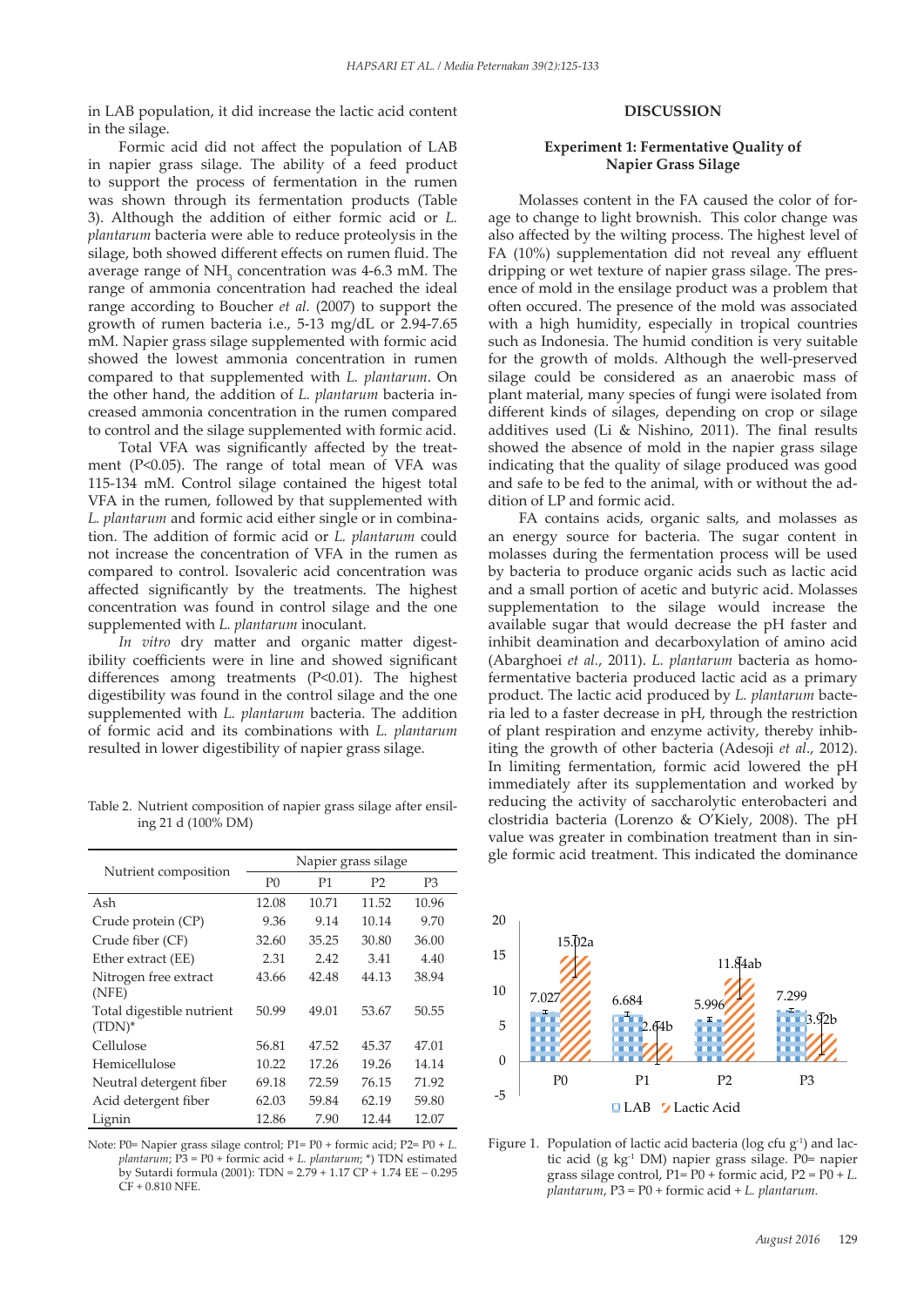| Variables                        |                     | Treatment          |                    |                     |            |             |
|----------------------------------|---------------------|--------------------|--------------------|---------------------|------------|-------------|
|                                  | P <sub>0</sub>      | P <sub>1</sub>     | P <sub>2</sub>     | P <sub>3</sub>      | <b>SEM</b> | Significant |
| Dry matter digestibility (%)     | 56.09 <sup>a</sup>  | 51.41 <sup>b</sup> | 55.37ab            | 51.15 <sup>b</sup>  | 0.52       | **          |
| Organic matter digestibility (%) | $52.21^{ab}$        | 48.06 <sup>b</sup> | 52.65a             | $48.36^{ab}$        | 0.54       | **          |
| $NH2$ (mM)                       | $4.37$ bc           | 4.05 <sup>d</sup>  | 5.28 <sup>ab</sup> | 6.30a               | 0.21       | **          |
| Total vollatile fatty acid (mM)  | 134.09 <sup>a</sup> | 119.89b            | $123.86^{ab}$      | 115.76 <sup>b</sup> | 2.43       | ÷           |
| Acetic (mM %VFA)                 | 65.33               | 57.86              | 58.50              | 55.24               | 1.15       | ns          |
| Propionic (mM %VFA)              | 43.25               | 39.81              | 40.46              | 38.99               | 0.84       | ns          |
| Isobutyric (mM % VFA)            | 8.29                | 7.59               | 7.54               | 6.86                | 0.15       | ns          |
| Butyric (mM % VFA)               | 11.29               | 11.33              | 11.43              | 10.61               | 0.27       | ns          |
| Isovaleric (mM % VFA)            | 2.90a               | 2.57 <sup>ab</sup> | 2.85a              | 2.09 <sup>b</sup>   | 0.08       | ÷           |
| Valeric (mM % VFA)               | 0.67                | 0.73               | 0.79               | 0.80                | 0.05       | ns          |
| Acetic-Propionic ratio           | 1.51                | 1.45               | 1.45               | 1.42                | 0.01       | ns          |

| Table 3. In vitro fermentability and digestibility of napier grass silage |  |  |
|---------------------------------------------------------------------------|--|--|
|                                                                           |  |  |

Note: P0= Napier grass silage control; P1= P0 + formic acid; P2= P0 + *L. plantarum*; P3 = P0 + formic acid + *L. plantarum*; means in the same row with different superscripts differ significantly \* P<0.05, \*\* P<0.01.

effect of the *L. plantarum* bacteria against formic acid on pH. The lactic acid produced by *L. plantarum* bacteria had a stronger role in lowering the pH as compared to formic acid.

The increased levels of AF up to 7.5% increased the final DM that was similar to the effect of AF supplementation up to 10%. There was an interaction between FA, *L. plantarum*, and formic acid on DM content. The result showed that *L. plantarum* bacteria supplementation produced the best results on the highest levels of DM (24.80%-26.93%). High value of DM was caused by bacteria that were capable of converting WSC to lactic acid more efficiently. This result was in line with that reported by Filya (2003) on the use of LP and *L. buchneri* to decrease the pH and suppress the DM losses. The effect of formic acid supplementation on limiting fermentation was not found on the dry matter content of napier grass silage, although it was better as compared to control treatment. Formic acid limits the fermentation by lowering pH and the antimicrobial effect of formic acid will interfere with cell function and inhibit the growth of both mold and bacteria (Luckstadt, 2009).

The two types of additives showed the same effectivity in decreasing ammonia production in napier grass silage when they were combined with FA. This result is in agreement with that of Saarisalo *et al.* (2006). Formic acid is effective in inhibiting amino acid breakdown during ensilage process as reflected by the lowest level of N-NH<sub>3</sub> in the silage supplemented with formic acid especially at the level of 7.5% FA. Similar finding was also reported by Guo *et al.* (2008) that the higher value of amino acid was found in silage supplemented with formic acid. The increased level of AF also contributed to the decresed  $N-NH_3$  on Napier grass silage.

Fleigh point was one of the parameters indicating the quality of silage fermentation. The used of FA showed an interaction effect with the supplementation of *L. plantarum* and formic acid on fleigh point. The higher the level of FA supplementation the higher the fleigh point of napier grass silage. By grouping the fleigh point (Idikut *et al*., 2009), the three levels of FA produced very good quality of napier grass silage.

Generally, the use of FA at the level of 7.5% could produce the best quality of napier grass silage, both physically and fermentatively.

# **Experiment 2. Chemical and Microbiological Qualities, and** *in Vitro* **Digestibility of Napier Grass Silage**

The result of nutrient analysis of napier grass silage was shown in Table 2. In general, there was no difference between treatments and control in terms of nutrient contents of the silage. Addition of *L. plantarum* bacteria showed greater effects on the content of crude protein, crude fat, TDN, and nitrogen free extract of silage. *L. plantarum* bacteria improved the fermentation during ensilage process, by lowering the pH, reducing the formation of N-NH3, and increasing dry matter (%) content in the final product, resulted in a more soluble protein remaining in silage. This results were similar to that reported by Lee *et al*. (2008), that *L. plantarum* bacteria supplementation improved fermentation process and decreased proteolysis. The proportion of fibrous components (ADF) were lower in the silage supplemented with LAB inoculant and formic acid as compared to control, meanwhile the hemicellulose content was higher. Similar result was also reported by Santoso *et al.* (2014) with addition of LAB on silage. The explanation was that the enzymatic actions (hemicellulase and cellulase) present in the original forage degraded the cell wall during ensiling (de Oliveira *et al*., 2009).

The highest LAB population was found in control treatment. The growth of LAB was supported by the availability of WSC in napier grass silage which was provided by FA. Although the addition of the *L. plantarum* did not show significant differences in LAB population, it increased the production of lactic acid. As observed by Ratnakomala *et al.* (2006), *L. plantarum* bacteria 1A2 produced a higher lactid acid as compared to the other inoculant (1BL2) and resulted in the largest decline in LAB population. The lactic acid produced in the fermentation would decrease the final pH and therefore restricted the growth of LAB on the napier grass silage. As observed in the previous study (Saarisalo *et*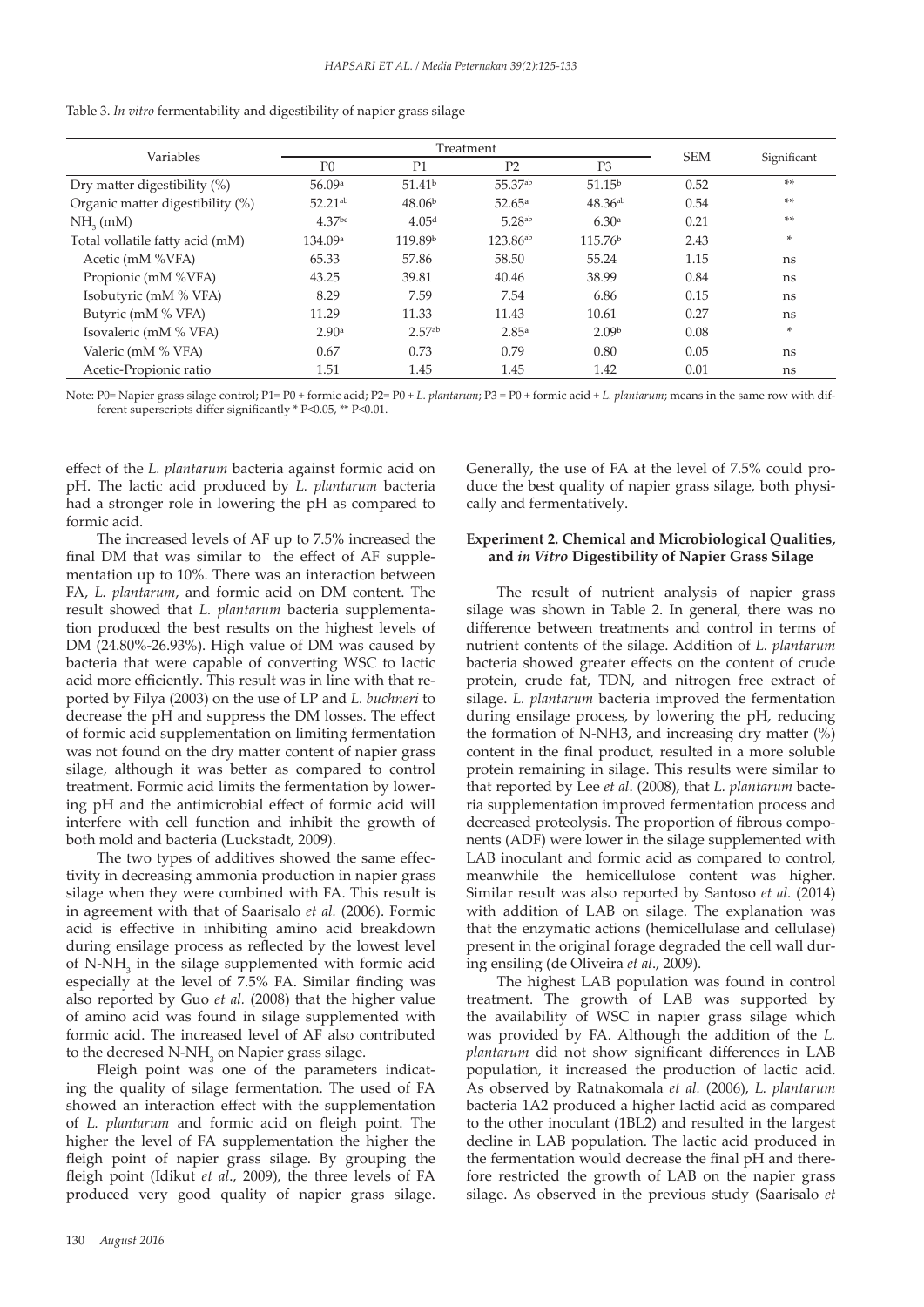*al*., 2007), the total number of LAB in the final silage was smaller in the inoculated than in the limiting fermentation or in untreated silage, probably due to the low pH and autolysis.

Formic acid was able to restrict fermentation indirectly by limiting the activity of LAB to produce lactic acid. The result was consistent with that reported by Saarisalo *et al.* (2006), but different from that reported by Aksu *et al*. (2006) that formic acid supplementation did not alter lactid acid concentration. These results suggest that the effects of formic acid on lactid acid concentration are inconsistent. Formic acid did not affect the population of LAB in napier grass silage. This result indicated that the formic acid supplementation at the level of 0.15% only restricted the LAB's fermentation process, without interfering the growth of LAB in the silage. Rowghani & Zamiri (2009) reported that formic acid had an antibacterial effect on some bacterial species, included the LAB.

The two types of additives (formic acid and inoculant *L. plantarum* bacteria) did not show significant differences in the fermentation type. Formic acid supplementation restricted the production of lactic acid resulting in the higher average pH (by 0.51) as compared to that in inoculated treatment. The inoculant of *L. plantarum* bacteria enhanced lactid acid production and resulted in the lowest pH. The ability of a feed product to support the process of fermentation in the rumen was showed through its fermentation products (Table 3). Although the addition of either formic acid or *L. plantarum* bacteria were able to reduce proteolysis in silage, both treatments showed different effects on the rumen fluid. The range of ammonia concentration reached the ideal range (5-13 mg/dL or 2.94-7.65 mM) according to Boucher *et al.* (2007) that supported the growth of rumen bacteria. Formic acid treatment on napier grass silage showed the lowest ammonia concentration in the rumen as compared with *L. plantarum* treatment. Formic acid as a fermentation inhibitor reduced the degradation of protein in the rumen. This result is supported by the data reported by Aksu *et al.* (2006) that acid treatment reduced the apparent digestibility of crude protein in the rumen through its effect on preventing the conversion of protein to ammonia that eventually increased the proportion of by-pass protein entering the duodenum. This result indicated that the application of formic acid was an important factor in determining the effect of formic acid on the fermentation,the synthesis of microbial protein in the rumen, and the supply of nutrients to the ruminants (Jaakola *et al.,* 2006). On the other hand, the addition of *L. plantarum* bacteria increased ammonia concentration in the rumen compared to control and acid treatments. This result indicated that the higher rate of protein degradation into ammonia by fermentation are during ensilage process and in the rumen.

Microbial protein synthesis requires a balance availability of nitrogen and energy source (Pathak, 2008). VFA is a product of carbohydrate by microbial fermentation in the rumen. The higest total VFA concentration in the rumen fluid was found in the control treatment, followed by the one supplemented with *L. plantarum* and formic acid either single or in combination with *L. plantarum*. The supplementation of formic acid or *L. plantarum* affected the concentration of VFA in the rumen as compared to control. The use of formic acid or *L. plantarum* inhibited the fermentation, resulting in lower VFA concentration compared to that in control. Jaakola *et al*. (1991) reported that formic acid acts as a fermentation inhibitor, resulting in higher residual sugar that improved protein microbial synthesis and lower rumen VFA than compared to control. Isovaleric acid concentration was significantly affected by the treatments. The highest concentration was found in control silage and the one supplemented with *L. plantarum* inoculant. In addition to ammonia, branched chain fatty acids (isobutyrate and isovaleric) are also the result of protein degradation. Isovaleric acids affect fiber digestibility in the rumen of cattle, through an increase in the population of cellulolytic bacteria (Liu *et al*., 2014). The use of *L. plantarum* 1A-2 on silage increased the population of rumen bacteria and celulolytic bacteria in cattle (Widyastuti, 2008).

The highest digestibility was found in the control silage and the one supplemented with *L. plantarum* bacteria. The use of LAB in silage production was largely due to its ability to survive in the digestive tract of cattle. *L. plantarum* is potential as probiotics because of its tolerance to low pH and bile salts, its sensitivity to some antibiotics and its ability to produce extracellular enzymes (Arasu *et al*., 2014).

The addition of formic acid and its combinations with *L. plantarum* showed a lower digestibility of napier grass silage. This was evident from the low content of ADF in the treatment of acid based (Table 2). It appears that during the ensilage process, the most easily degradable fiber fractions are hydrolysed, whereas the remaining fractions are less digestible in the rumen (Jaakola *et al*., 2006).

#### **CONCLUSION**

Napier grass silage showed a good quality, especially with the use of liquid fermentation additive at the level of 7.5%. Based on the nutritive quality of silage, *L. plantarum* addition was as effective as control treatment to improve nutritive quality of napier grass silage through the increased of fermentation characteristics i.e., low pH, high DM product, high fermentation product (VFA), and digestible on rumen. Formic acid reduced ammonia production during ensiling and fermentation in rumen, but it was less effective in inhibiting the fermentation process when it was combined with *L. plantarum.*

#### **ACKNOWLEDGEMENT**

This research was funded by The Directorate General of Higher Education, Ministry of Education and Culture of Indonesia, through the University Excellent Research (PUPT) Competitive Research Grant 2015.

#### **REFERENCES**

**Abarghoei, M., Y. Rouzbehan, & D. Alipour.** 2011. Nutritive value and silage characteristics of whole and partly stoned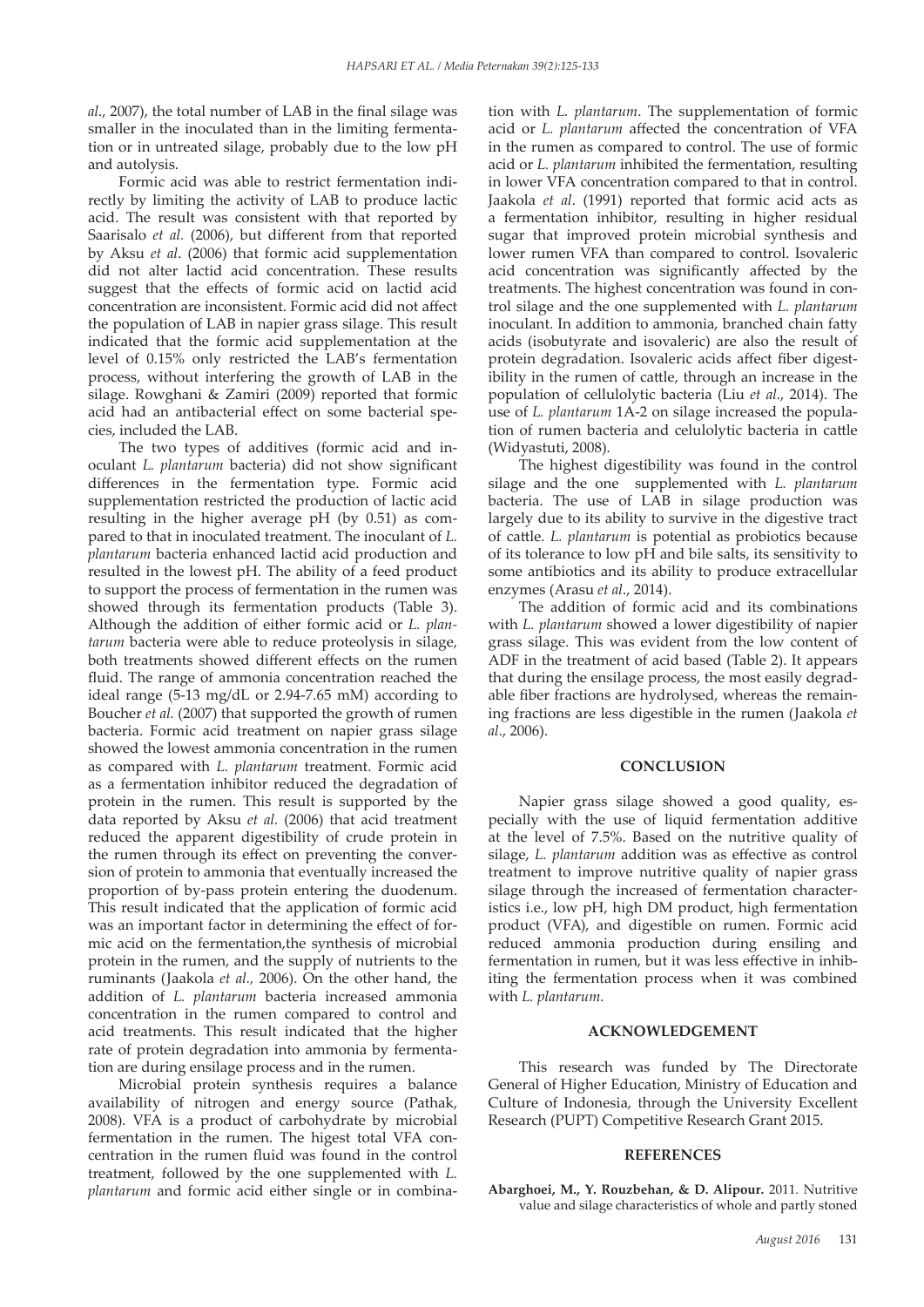olive cakes treated with molasses. J Agr Sci Tech. 13:709- 716.

- **Adesoji, A. T.**, **A. A. Ogunjabi, O. E. Fagade & O. J. Babayemi.** 2010. Effect of *Lactobacillus plantarum* starter culture on the microbial succession, chemical composition, aerobic stability and acceptability by ruminant of fermented Panicum maximum grass. AU J. T. 14:11-24.
- **Adesoji, A. T., A. A. Ogunjobi, O. J. Babayemi, & S. Omotosho.**  2012. Physicochemical screening of *Lactobacillus plantarum* and its effects on fermentation of Panicum maximum grass for silage production. World J. Agric Sci. 8:547-559.
- **Aksu, T., E. Baytok, M. A. Karsh, & H. Muruz.** 2006. Effect of formic acid, molasses and inoculant additives on corn silage composition, organic matter digestibility and microbial protein synthesis in sheep. Small Rum. Rec. 61:29-33. http://dx.doi.org/10.1016/j.smallrumres.2004.12.013
- **Arasu, M. V., M. W. Jung, D. H. Kim, S. Ilavenil, M. Jane, H. S. Park, N. A. Al-Dhabi, B. T. Jeon, & K. C. Choi.** 2014. Enhancing nutritional quality of silage by fermentation with *Lactobacillus plantarum*. Indian J. Micr. 54: 396-402.
- **AOAC.** 2005. Official Methods of Analysis of AOAC International. 18<sup>th</sup> ed. Assoc. of Anal. Chem., Arlington.
- **Baker, S. B. & W. H. Summerson.** 1941. The colorimetric determination of lactic acid in biological material. J. Biol. Chem. 138:535-554.
- **Baumont, R., S. Prache, M. Meuret, & P. Morand-Fehr.** 2000. How forage characteristics influence behavior and intake in small ruminants: a review. Livestock Prod. Sci. 64:15-28. http://dx.doi.org/10.1016/S0301-6226(00)00172-X
- **Bureenok S., T. Namihira, S. Mizumachi, Y. Kawamoto, & T. Nakada.** 2006. The effect of epiphytic lactic acid bacteria with or without different byproduct from defatted rice bran and freen tea waste on napier grass (*Pennisetum purpureum* Shumach) silage fermentation. J. Sci. Food Agric. 86:1073-1077. http://dx.doi.org/10.1002/jsfa.2458
- **Boucher, S.E, R. S. Ordway, N. L. Whitehouse, F. P. Lundry, P. J. Kononoff, & C. G. Schwab.** 2007. Effect of incremental urea supplementation of a conventional corn silage-based diet on ruminal ammonia concentration and synthesis of microbial protein. J. Dairy Sci. 90:5619-5633. http://dx.doi. org/10.3168/jds.2007-0012
- **Cappuccino, J.G. & N. Sherman.** 2001. Microbiology; a Laboratory Manual. 6<sup>th</sup> ed. State University of New York, New York.
- **CENTRAS (Center for Tropical Animal Studies).** 2013. Produksi Hijauan Fermentasi (Hi-fer+) dalam Kemasan Komersial Menggunakan Probiotik Unggul untuk Pencapaian swasembada Daging. Laporan Akhir Pengembangan Ilmu Pengetahuan dan Teknologi (IPTEK). CENTRAS, Bogor.
- **De Boever, J. L., E. Dupon, E. Wambacq & J. Latre.** 2013. The effect of a mixture of Lactobacillus strains on silage quality and nutritive value of grass harvested at four growth stages and ensiled for two periods. Agric. Feed Sci. 22:115-126.
- **De Oliveira, S. G., T. T. Berchielli, R. A. Reis, M. E. Vechetini, & M. S. Pedreira.** 2009. Fermentative characteristics and aerobic stability of sorghum silages containing different tannin levels. Anim. Feed Sci. and Tech. 154:1-8. http:// dx.doi.org/10.1016/j.anifeedsci.2009.07.003
- **Ferreira, G. & D. R. Merten.** 2005. Chemical and physical characteristics of corn silages and their effects on *in vitro* disappearance. J. Dairy Sci. 88:4414-4425. http://dx.doi. org/10.3168/jds.S0022-0302(05)73128-3
- **Filya, I.** 2003. The effect of *Lactobacillus buchneri* and *Lactobacillus plantarum* on the fermentation, aerobic stability, and ruminal degradability of low dry matter corm and sorghum silages. J. Dairy Sci. 86:3565-3581. http://dx.doi.org/10.3168/ jds.S0022-0302(03)73963-0
- **Filya, I. & E. Sucu.** 2007. The effect of bacterial inoculants and a chemical preservation on the fermentation and aerobic

stability of whole-crop cereal silage. Asian-Aust. J. Anim. Sci. 20(3):378-384.

- **General Laboratory Procedures.** 1966. Department of Dairy Science. University of Wisconsin, Madison.
- **Guo, X. S., W. R. Ding, J. G. Han, & H. Zhou.** 2008. Characterization of protein fractions and amino acids in ensiled alfalfa treated with different chemical additives. Anim Feed Sci and Tech. 142:89-98. http://dx.doi.org/10.1016/j. anifeedsci.2007.07.005
- **Idikut, L., B. A. Arikan, M. Kaplan, I. Guven, A. I. Atalay, & A. Kamalak.** 2009. Potential nutritive value of sweet corn as a silage crop with or without corn ear. J of Anim and Vet Adv. 8:734-741.
- **Jaakkola, S., V. Kaunisto, & P. Huhtanen.** 2006. Volatile fatty acid proportions and microbial protein synthesis in the rumen of cattle receiving grass silage ensiled with different rates of formic acid. Grass and For. Sci. 61:282-292. http:// dx.doi.org/10.1111/j.1365-2494.2006.00532.x
- **Kennedy, S. J.** 1990**.** Comparison of the fermentation quality and nutritive value of sulfuric and formic acid-treated silages fed to beef cattle. Grass For Sci. 47:75-87.
- **KiliÇ, A.** 1986. Silo Feed. Bilgehan Publ, Izmir.
- **Lazzarini, I., E. Detmann, C. B. Sampaio, M. F. Paulino, S. C. V. Filho, M. A. de Souza, & F. A. Oliveira.** 2009. Intake and degistibility in the cattle fed low-quality tropical and supplemented with nitrogenous compounds. R. Bras. Zootec. 38(10):2021-2030. http://dx.doi.org/10.1590/S1516- 35982009001000024
- **Lee, M. R. F., M. B. Scott, J. K. S. Tweed, F. R. Minchin, & D. R. Davies.** 2008. Effects of polyphenol oxidase on lipolysis and proteolysis of red clover silage with and without a silage inoculants (*Lactobacillus plantarum* L54). J Anim Feed Sci and Tech. 144:125-136. http://dx.doi.org/10.1016/j. anifeedsci.2007.09.035
- **Li, Y. & N. Nishino.** 2011. Bacterial and fungal communities of wilted Italian ryegrass silage inoculated with and without *Lactobacillus rhamnosus* or *Lactobacillus buchneri*. Lett. Appl. Microbiol. 52:314-321. http://dx.doi.org/10.1111/j.1472- 765X.2010.03000.x
- **Liu, Q., C. Wang, C. X. Pei, H. Y. Li, Y. X. Wang, S. L. Zhang, Y. L. Zhang. J. P. He, H. Wang, W. Z. Yang, Y. S. Bai, Z. G. Shi, & X. N. Liu.** 2014. Effect of isovalerate supplementation on microbial status and rumen enzyme profile in steers fed on corn stover based diet. Livestock Sci. 60-68. http://dx.doi.org/10.1016/j.livsci.2013.12.034
- **Lorenzo, B. F. & P. O'Kiely.** 2008. Alternatives to formic acid as a grass silage additive under two contrasting ensilability conditions. Irish J. of Agric and Food Resc. 47:135-149.
- **Luckstadt, C.** 2009. Acidifiers in Animal Nutrition: A Guide for Feed and Acidification to Promote Animal Performance. Nottingham Univ. Press, UK.
- **McDonald, P., A. R. Henderson, & S. J. E. Heron.** 1991. The Biochemistry of Silage. 2<sup>th</sup> ed. Chalcombe Publications, Marlow, UK.
- **Pathak, A. K.** 2008. Various factors affecting microbial protein synthesis in the rumen. Vet. World. 1(6): 186-189.
- **Ratnakomala, S., R. Ridwan, G. Kartika, & Y. Widyastuti.** 2006. Pengaruh inokulum *Lactobacillus plantarum* 1A-2 dan 1BL-2 terhadap kualitas silase rumput gajah (*Pennisetum purpureum*). Biodiversitas. 7(2):131-134. http://dx.doi. org/10.13057/biodiv/d070208
- **Rowghani, E. & M. J. Zamiri.** 2009. The effects of a microbial inoculants and formic acid as silage additives on chemical composition, ruminal degradability and nutrient digestibility of corn silage in sheep. Iranian J. of Vet Resc, Shiraz Univ. 10(2):110-118.
- **Saarisalo, E., T. Jalava, E. Skytt, A. Haikara, & S. Jaakola.** 2006. Effect of lactid acid bacteria inoculant, formic acid, potassium sorbate and sodium benzoate on fermentation quality